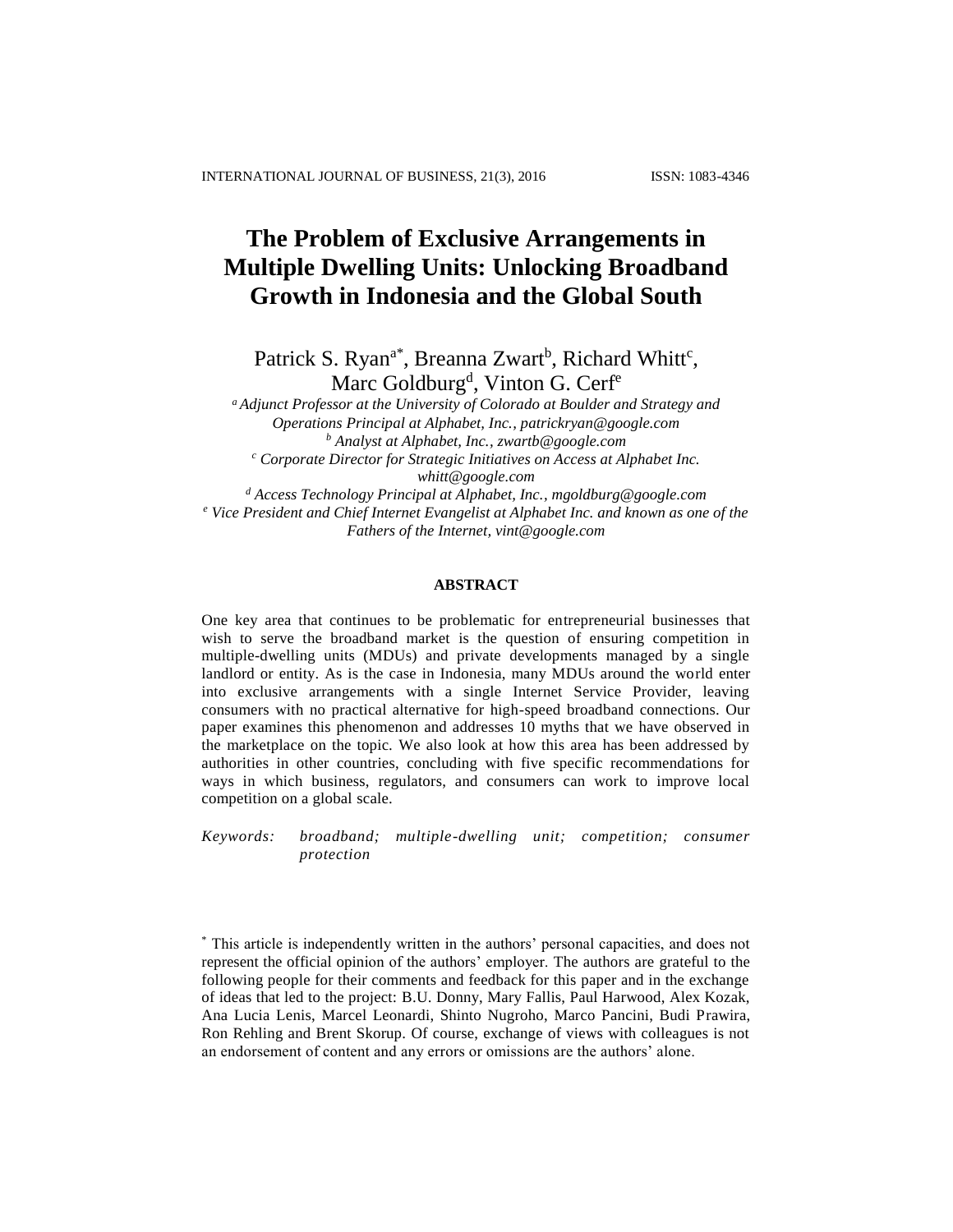### **I. INTRODUCTION**

Of the 7 billion people on the globe, a little over 4 billion do not yet have access to the Internet; of these, nearly 80 percent of new users will come from Asia and Africa (Reed, 2014). There is a need to address the government policies that will enable explosive growth for new users, and the topic of policies "connecting the next billion" will be an area of focus at the upcoming United Nations Internet Governance Forum in Brazil. Indeed, as competition increases in the global broadband market, politicians, telecommunication regulators, and competition authorities increasingly are addressing the challenge of ensuring that consumers have choice. One area that continues to be problematic for new businesses that wish to serve the broadband market, however, is the question of ensuring competition in multiple-dwelling units (MDUs) and private developments managed by a single landlord or entity. As is the case in Indonesia, many MDUs around the world enter into exclusive arrangements with a single Internet Service Provider (ISP), leaving consumers with no practical alternative for high-speed broadband connections. Our paper examines this phenomenon and addresses 10 myths that we have observed in the marketplace on the topic. We also look at how this area has been addressed by authorities in other countries. Our paper concludes with five specific recommendations for ways in which business, regulators, and consumers can work to improve local competition on a global scale. As a way to illustrate the problem for non-technologists, we begin by comparing this problem of ISP exclusivity with a hypothetical soft-drink exclusivity case.

# **II. YOU CANNOT BRING THAT BRAND OF SODA TO YOUR APARTMENT**

To illustrate the nature of the problem, we will use the following, non-technological hypothetical. Pak Donny just moved into an apartment in a 20-story multipledwelling unit (MDU) in downtown Jakarta. After moving in his belongings, he went around the corner to buy something cold to drink for him and his friends. Pak Donny walked back to the building with a six-pack of Pepsi. The owner of the MDU stopped Pak Donny at the door and told him that he could not bring the Pepsi into his apartment. Instead, the MDU's manager informed him that all residents in the building can only drink sodas that are sold and branded by the Downtown Store. Moreover, the MDU owner had even entered into a profit-sharing agreement with the Downtown Store to ensure that residents could only buy soda from the Downtown Store. Perversely, the MDU owner believes that this restriction incentivized the Downtown Store to provide the best products at the best prices. The MDU Owner tells Pak Donny "please let me know if you have any complaints about Downtown Store sodas, and if you do, I'll make sure and address the complaints directly with Downtown Store management."

Just down the street, Pak Donny has the Corner Store available within walking distance. The Corner Store has different brands of soda, but importantly, Corner Store gets customers in and out really fast. Pak Donny likes that because he can grab his groceries at Corner Store and be done in 5 minutes. By contrast, the Downtown Store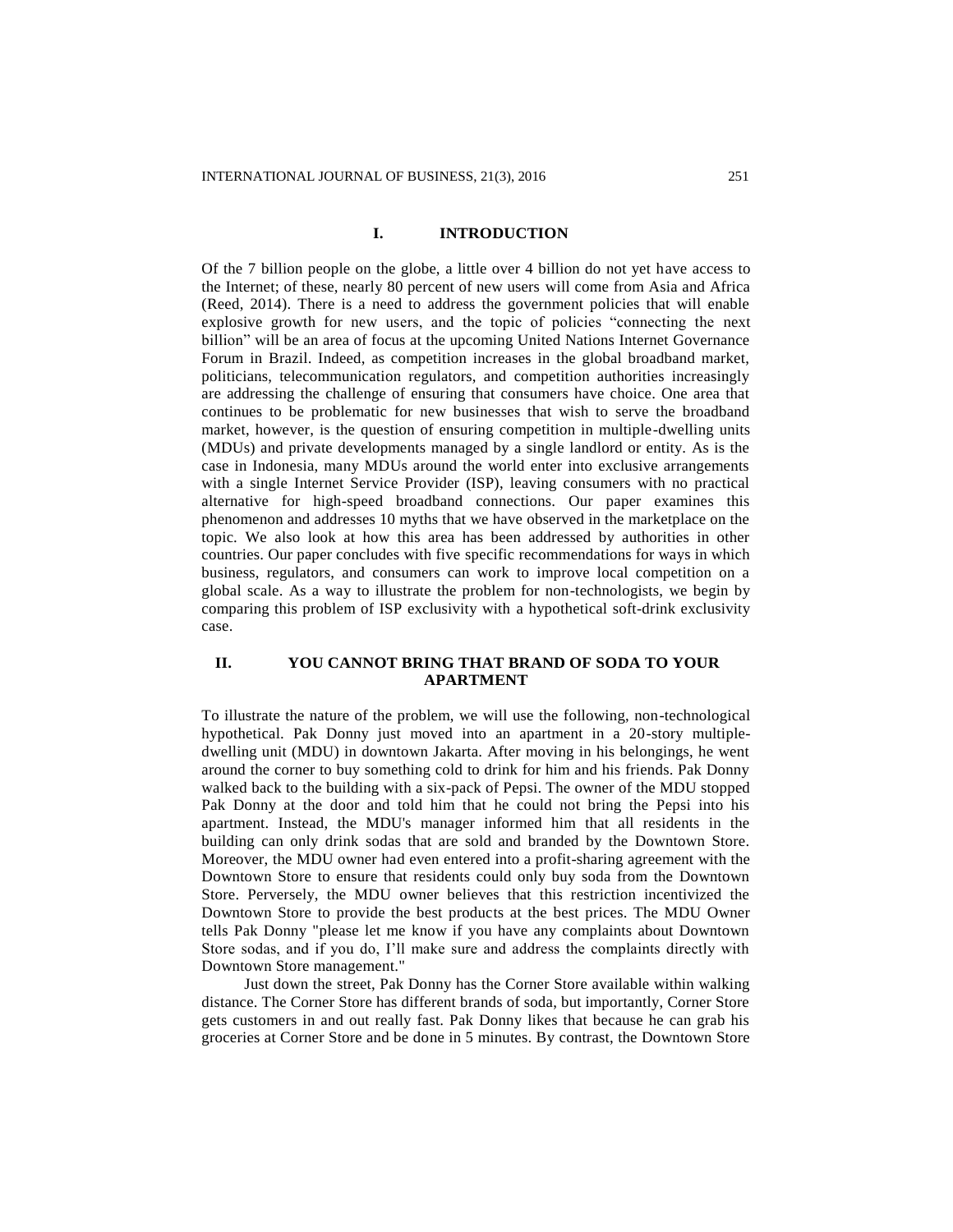provides great service, but always has a longer line, and it typically takes Pak Donny 20 minutes to buy the same groceries. Pak Donny comes up with an idea: he calls the owner of the Corner Store and asks if the Corner Store would be willing to sell him sodas and help smooth things over with the MDU owner so that he can bring them in his apartment. To his dismay, the owner of Corner Store informs Pak Donny that the MDU owner will not break the exclusivity deal that is in place with Downtown Store. To make matters worse, the "contract" between the MDU owner and Downtown Store is not even in writing, but instead, the exclusivity is maintained by way of payments made from the Downtown Store to the MDU based on the use by the residents. In the end, Pak Donny is out of options and he is frustrated that the MDU owner and the Downtown Store have conspired to constrain his right to choose what he brings in the apartment. Pak Donny even consults with his friend, who is an attorney, and he learns that exclusive arrangements between businesses are mostly legal. Ultimately, Pak Donny does not feel like he has any recourse.

#### **III. THE ISP/MDU JUGGERNAUT**

As preposterous as the above scenario may seem about soda purchases, when it comes to the selection of an Internet Service Provider (ISP), this phenomenon is exactly what is happening today in Indonesia and in many other countries around the world. As much as this scenario may strike consumers as unreasonable (at least as it applies to soda), in many ways this has become the new normal. We may never know who gains more from the exclusive arrangements—i.e., whether it is the MDU owner or the ISP—but in any case we postulate here that it is not the user who wins. Further, the phenomenon of MDU exclusivity creates a dangerous illusion in the market. The illusion is this: by most objective factors, one might look at the presence of dozens of ISPs in the city of Jakarta and conclude that the market is competitive, at least as measured by the existence of competitive ISPs. However, as we will describe below, many of the ISPs that serve the MDU are one and the same. In other words, the MDU forms its own ISP and serves a captive market that will never have choice.

Why do we assert that this kind of market is not a competitive one? Because in essence, the MDU owner and the ISP are in concert with each other, exercising exclusive possession or control of the supply of a service within their community. The end user does not take any part in the decision. This dystopia promotes, essentially, a series of monopolistic practices within an otherwise competitive marketplace. It has become axiomatic that most monopolistic constraints on free exchange of goods or services are bad for consumers (Sweezy, 1972). Competition is good because consumers drive the firms to provide better, cheaper services. Studies have shown that ISPs—like many other goods and services—are able to compete for the same consumer, and when they do, competitors engage in behavior to "win" the customer, often resulting in better service; and in price wars, more options become available at lower cost (Shakkottai, 2006). In the case of cable television, the U.S. Federal Communications Commission (FCC) found that adding another competitor for video services in MDUs offered a significant increase in multichannel competition that leads to lower prices, more channels, and a greater diversity of information and entertainment from more sources (FCC, 2007). We look at this further in our "top 10" myths section below.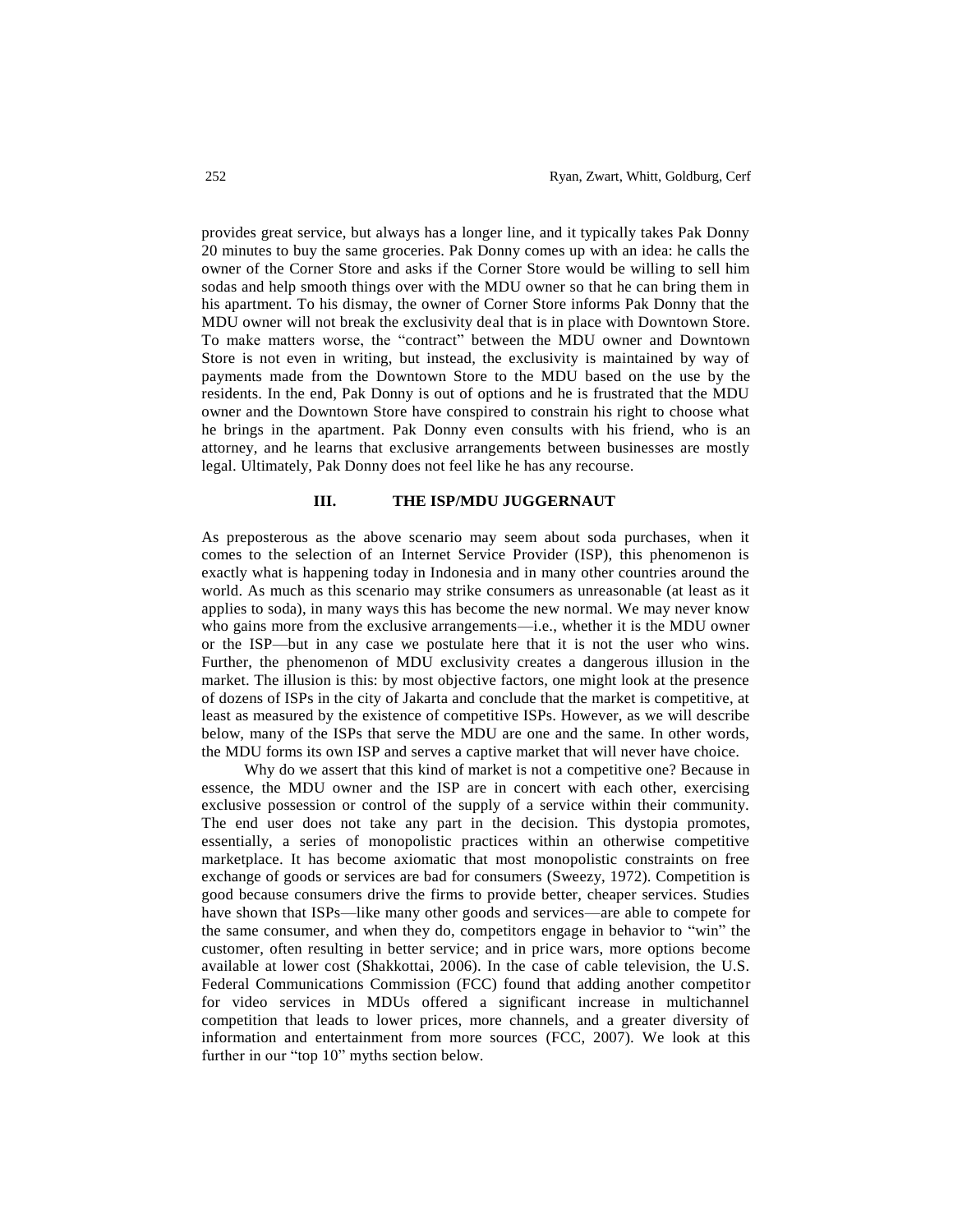If one assumes that consumer choice should always be a high regulatory priority in any modern economy, then the restraints on consumer choice should only yield for compelling health or safety reasons (or, perhaps, extreme unrecoverable expense). To be clear, a free market does not mean that anything goes. For example, in many countries, the use of living spaces is guided by reasonable health, safety or aesthetic rules established by building owners, homeowner associations, or condominium cooperatives. Examples of reasonable rules include: controls or rules to make sure that certain kinds of animals may not be allowed in the home; or publicsafety rationale to prohibit tenants from using a charcoal grill that could set fire to the complex; or aesthetic limitations imposed by architectural review committees; or services that are purchased by everyone without exception, like so-called "natural monopoly" utilities for supplying electricity and water (Mosca, 2008). For these utilities, few communities provide a choice among competitive providers of electricity and water as the barriers for entry is prohibitively expensive (the process requires digging up the streets to install wholly duplicative lines). That is one reason why these public services are often run by a single government or agency. The concept of "structural separation" has also been very effective in several markets, i.e., the practice of segregating supply from distribution in regulated markets. The model has worked well for electricity, gas, railways, post, telecommunications, and other sectors (OECD, 2006). This model has, thus, already worked in many other sectors including the Internet—so for the case presented in this paper, we believe that it is a matter of simply introducing the concept to the MDU context.

Electricity, water, and Internet services share the common characteristic of having a high barrier to entry because of the cost of installing new infrastructure. However, unlike Internet services, electricity and water do not have great variability in price, speed, or in their other qualities. Electricity and water are relatively undifferentiated goods—all consumers want them, but for the most part, consumers do not care who provides them. Ultimately, with just a few exceptions, consumers are free to choose what they bring into their homes. Although things are changing here, too, consumers rarely have choice between water, sewer and electricity providers, and competition is rare in those markets, and the "natural monopoly" theory is far less prevalent today than it was fifty years ago (DiLorenzo, 1996). However, this is not the case with Internet access. Even with the ability for ISPs to compete for services within buildings, anecdotes are clear that MDU owners regularly enter into exclusive arrangements that make it either practically impossible or contractually unauthorized for a tenant to choose their own broadband provider.

#### **A. How Big Is the Problem?**

Asia provides, by far, the greatest opportunity for growth in new Internet users: over the next twenty years, 3 billion people in Asia will join the Internet (Reed, 2014). For this paper, we have looked briefly at the case of Indonesia because we feel that the ecosystem is relatively representative of the challenge in the region. Indonesia has 250 million inhabitants and is the fourth most populous country in the world. The capital city, Jakarta, has about 11 million inhabitants, making Jakarta a very large potential market for broadband. As with many urban environments, many (if not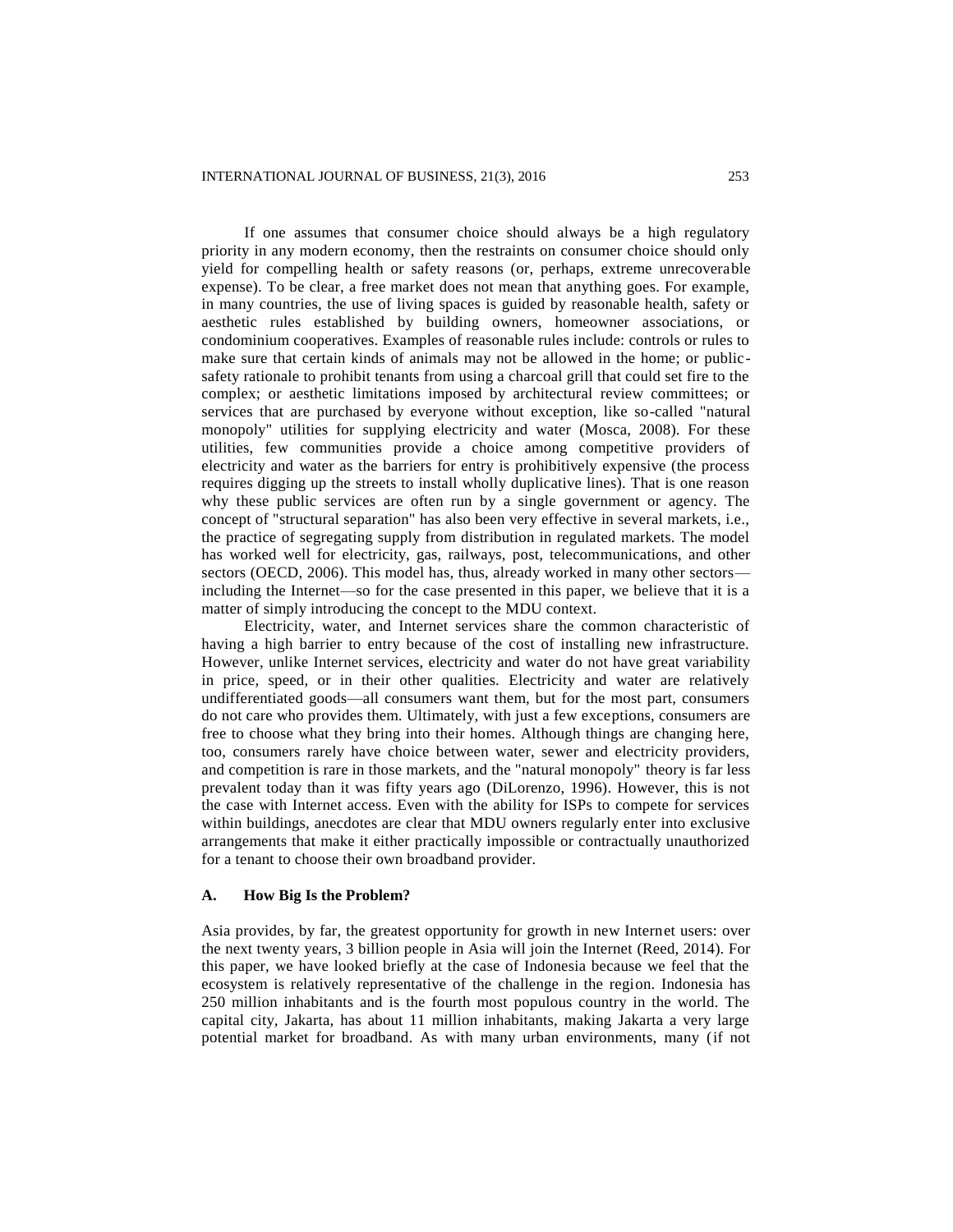most) citizens live in MDUs; the global firm Colliers estimates that there are at least 200,000 different MDUs in Jakarta (Colliers, 2014). Not every MDU is locked up with exclusivity, but our anecdotal evidence suggests that many of them are. To extend this situation to our introductory hypothetical, if the MDU owner has chosen to wire the building with the service of ABC Telecom, and if Pak Donny likes the speed, pricing, or bundling of XYZ Telecom better, he is out of luck. This is the likely story of millions of citizens that live in the MDUs in Jakarta. Simply put, the choice of ISP may not be available for most, and similarly, the opportunity to serve different MDUs and to compete for the customer may not exist for most ISPs. Because of this constraint, there is a crucial bottleneck at the last few meters of the connection to the consumer.

One of the biggest challenges in analyzing the MDU exclusivity question may be the difficulty (if not impossibility) in getting pertinent information about it. The University of Indonesia completed a study together with a multistakeholder community of participants from the private sector and civil society to look at the nature of the challenge in Indonesia, where (like most of the world) there is a dearth of information available to regulators on the problem's magnitude (Pusakom, 2015). It is not a simple matter of reviewing exclusivity agreements that may exist between ISPs and MDU owners, because in many cases the contracts do not exist in writing but instead through handshake agreements that are enforced between the parties and unavailable to the public or possibly for future tenants (until after they move in). Indeed, the mere presence of unwritten exclusive arrangements should be a red flag for regulators because the nature of the problem and obscurity of contracts makes it difficult for consumers to assert their rights.

The University of Indonesia's study found that more than 80% of users cannot choose a fixed broadband provider either because of exclusive arrangements or for other reasons. Specifically, 54% have no option because of exclusivity arrangements, and 34% have no option of another provider available. The study estimates that only 12% users in Indonesia have the freedom to choose their broadband provider. Counter intuitively, the study found that the majority of users (more than 80%) are nonetheless satisfied with their fixed broadband connectivity. It is our hypothesis that this high degree of user satisfaction occurs because the lack of competition means that Internet users have no basis to compare their experiences. Also, the majority of the users are using the internet for low-bandwidth activities, such as email, chatting, and social media.

#### **B. Understanding the Rationale for Exclusivity**

What kinds of exclusivity arrangements are there? We focused our informal interviews on this topic on the case of Indonesia, where we found two main types of exclusivity arrangements. The first kind, the "type 1" exclusive arrangement, involves an MDU that owns and operates its own ISP and refuses to allow other providers in the market to compete with them. In this sense, the MDU is, itself, an operator in the Internet ecosystem and could fall under the regulatory umbrella of the relevant ministry of communications or other competition authority. By contrast, a "type 2" exclusive arrangement occurs between the MDU and an independent ISP, so the MDU is not directly in the business of providing the Internet services, but instead,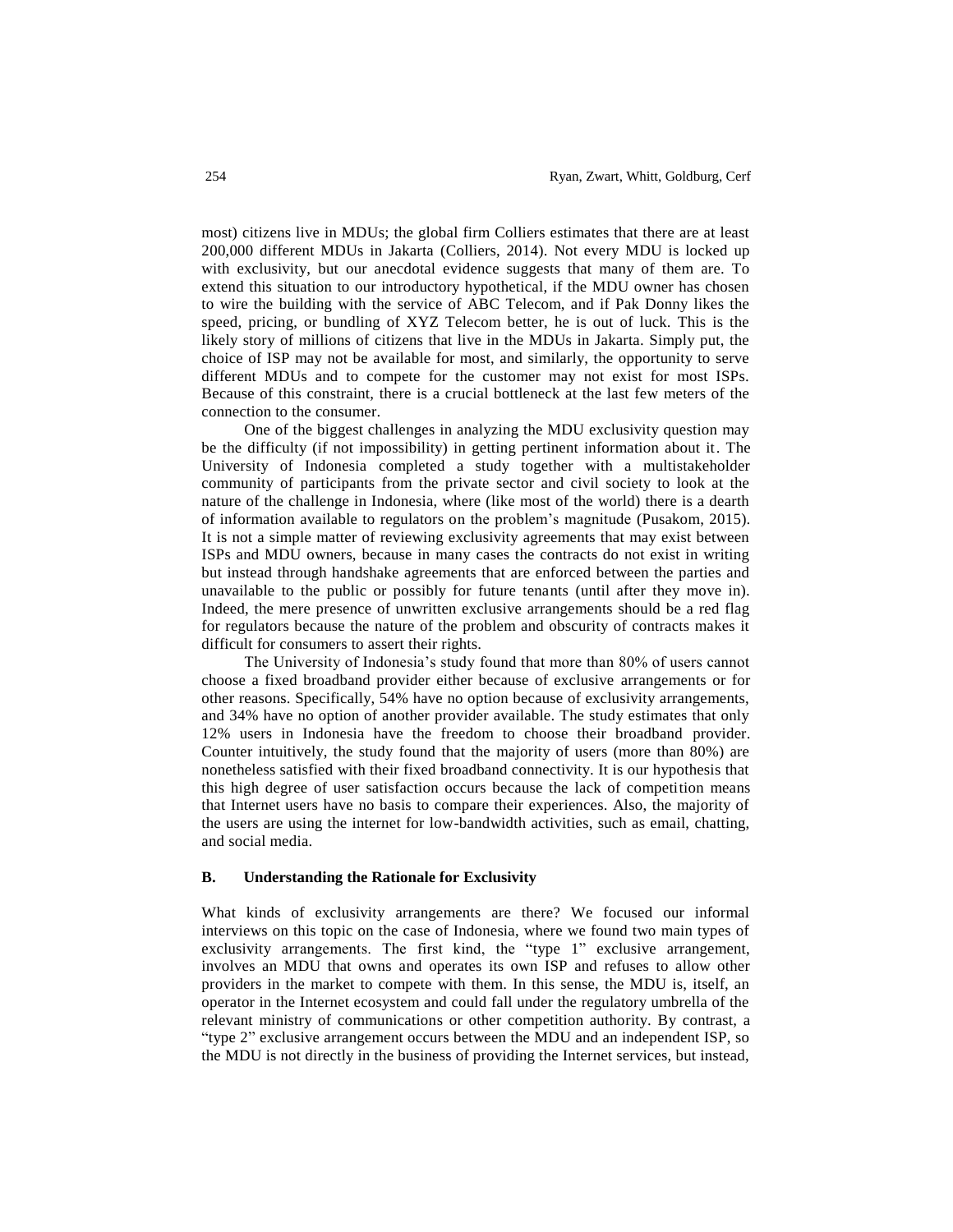has agreed that only one ISP do so. In both cases, the rationale is identical: the MDU and the ISP each point to the investment that they have made to wire and connect the building and there is a belief that only the ISP that made the investment should be used. The proponents of these arrangements point to pro-consumer features of the arrangement, including the convenience and cost-savings that can come from buying a service in bulk and rolling the invoicing into monthly condominium fees through "bulk billing" arrangements (FCC, 2010). Along these lines, we describe a "type 3" arrangement which isn't actually exclusive, but instead, a bulk-billing or exclusive marketing model.

## **1. The MDU as Exclusive ISP (Type 1)**

In one of the common models, the MDU owner, itself, becomes an ISP and uses this business as a way to remain competitive and offer the service for less money. In Indonesia, this is fairly common practice. One MDU that does this is the Sinar Mas Group, which owns both Sinar Mas Land and the ISP Moratelindo; another is the Artha Graha that, together with its ISP Artatel, owns large properties in the Sudirman Central Business District. In these cases, the property owners have locked in use for ISP services for thousands of tenants. Even if the ISP services that the developers provide are acceptable or even excellent for many (or maybe even most) of its tenants, there are invariably individuals and entrepreneurs who occupy these properties that need a service that is faster, with less latency, or perhaps there are residents who want a slower, cheaper option. In this case, consumers cannot switch because the property owner is the ISP and will not allow competition. Additionally, even if there were an ISP that would want the business, the ISP would not have access to the private structure. In a type 1 scenario, the MDU and the ISP have the same shareholder, so there is no incentive for either to allow competition for an otherwise captured market.

## **2. The MDU and An Independent ISP (Type 2)**

Another common model is where the ISP approaches the MDU with an offer for exclusivity. These are contracts that may or may not be written, but generally include payments from the ISP to the MDU in the form of a franchise fee or revenue-sharing model. The rationale for type 2 exclusivity is somewhat easier to justify than type 1 exclusivity because of the technological concerns about the ability to share the indoor wiring "harnesses" within a building. In general, there is typically only one set of wires that goes from the bottom of a building, inside the walls, and over to the different residents, and it would be cost-prohibitive to install multiple complete sets of wiring within the walls of buildings. In the past, the existence of a single set of wires meant that either one operator can use them or that one operator makes an investment that they should have the right to recover. Reports about this cost in New York City ranged from \$30,000 to \$100,000 to wire MDUs, thus ensuring the significance of these costs (Flamm, 2014). However, as we explain later, today, this wiring can be shared by multiple parties. Thus, the rationale that once existed to justify type 2 exclusivity is no longer relevant.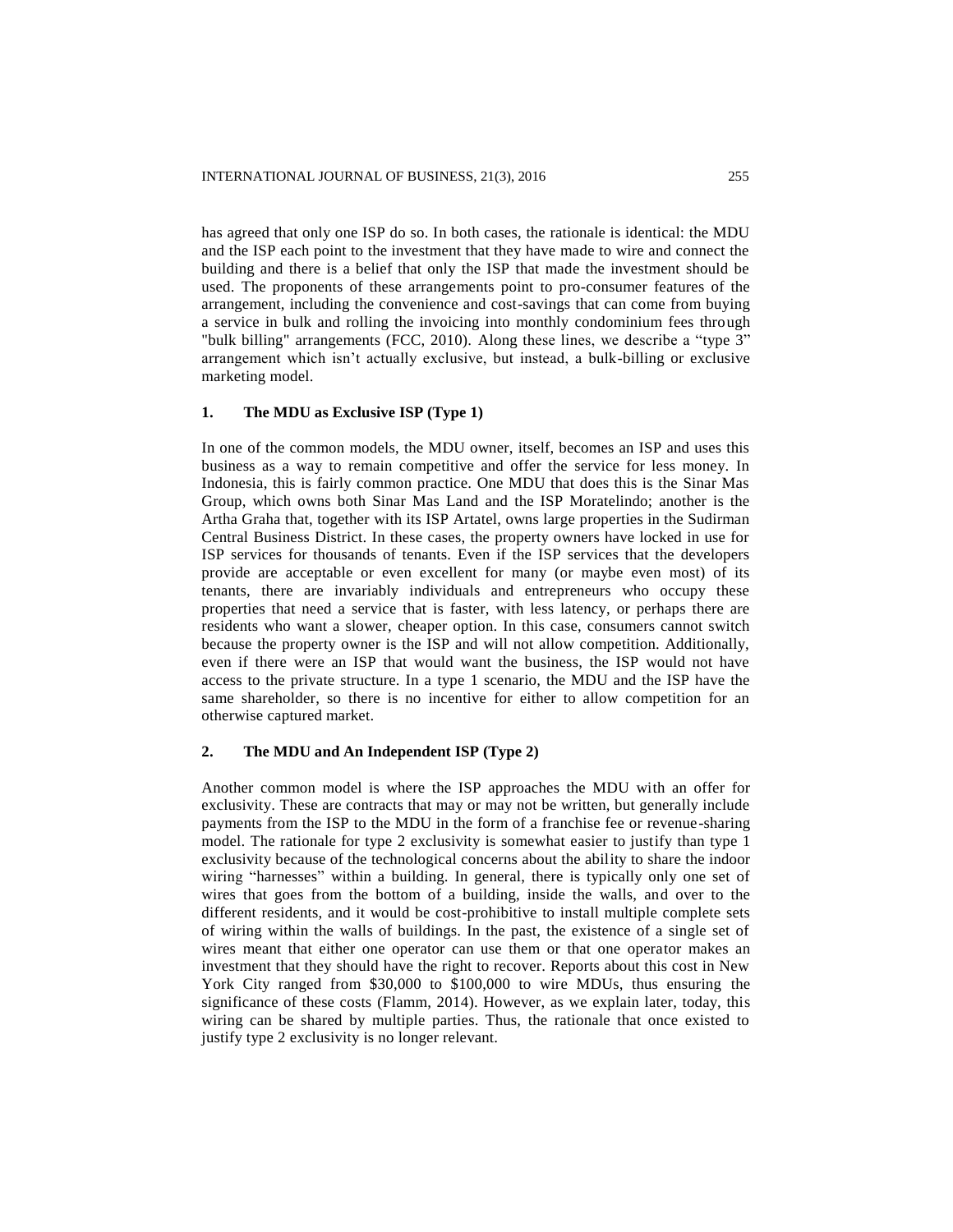Not all exclusivity arrangements are bad. In both type 1 and type 2 exclusivity scenarios, the MDU owner may be able to either sell condominiums to people at a lower price if the owner factors in future long-term revenue by providing ongoing services to the residents, or simply increase his ongoing profit margin for his investment. Although cheaper housing may be, itself, a consumer benefit, the subsidy saddles the resident with no choice in ISP providers in his apartment, perhaps forever. Further economic analysis would be required in order to determine whether these tradeoffs are understood by consumers and whether or not the long-term benefit outweighs the short-term gains.

## **3. Bulk Billing Arrangements (Type 3)**

The third type of exclusivity arrangements may not be actually exclusive at all. Through so-called "bulk billing" arrangements, an MDU provides what could be considered as a consumer benefit, which may not have any of the characteristics of type 1 or type 2 arrangements. A typical bulk-billing plan happens every month as a resident pays condominium fees or HOA dues. These fees and dues are then grouped ("bulk") into a collection of various overhead charges for the MDU and can include: the salary for the doorman and security; the maintenance of any pool or recreational facilities, etc. Therefore, a resident may not be bothered by paying one amount for condominium fees and another amount for Internet, particularly if the bundled rate is competitive and possibly even lower than the market rate. The billing between condominium fees and Internet services may be separated or otherwise broken out as different line items, but all residents are grouped together and pay the same fee for the Internet, regardless of whether or not they actually use the services. Type 3 arrangements sometimes also include marketing exclusivity, giving the residents the appearance of no choice. Bulk-billing and exclusive marketing arrangements may appear exclusive because typically only one provider will provide the bulk billing. In reality, however, the arrangement is not exclusive unless it contains features of either type 1 or type 2. Often, the MDU owner may want (or even insist) on having exclusive arrangements so that they can achieve their own efficiencies in management of resources. A type 3 arrangement may not be as attractive for MDU owners or ISPs, but they do provide a middle ground of simplifying the experience for both parties, while keeping open the opportunity for competition.

## **C. Why the Rationale for Exclusivity No Longer Applies**

If our concern then, is focused on type 1 and type 2 practices, why has this not been addressed before? There may have been a reason a few decades ago to assume that only one provider can access units in a given MDU, but that is not the case today. At this point, telecommunication providers, ISPs, and electric companies have ample experience sharing common resources available to them in the public right-of-way (Reed, 2014). Multiple parties can and do occupy the same telephone pole and conduit. Even fiber-optic cables and copper wires can provide services that can be shared by multiple users. In fact, sharing poles, conduits, cables and sometimes even the optical fiber to a resident in the public right-of-way is increasingly the norm rather than the exception. Even so, we shouldn't assume that competition is always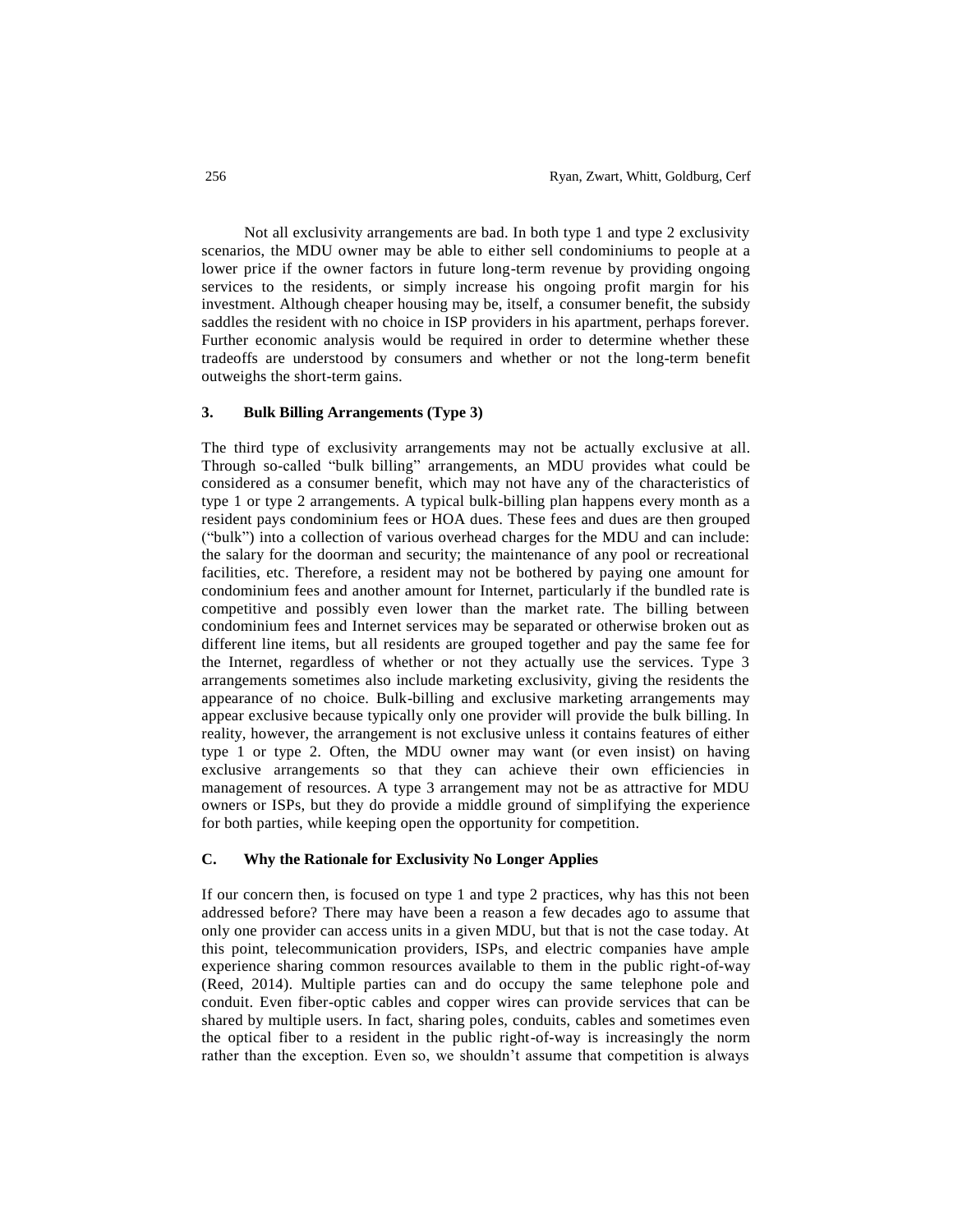the answer, as economist Edward Chamberlin explained, it is crucial "to build up the system from the firms which compose it, discovering from the facts what assumptions are appropriate as to competition and monopoly, and therefore as to structure" (Chamberlin, 1951). In other words, the challenge to be met is not merely a generalization that competition is better; instead, it is to allow the market to create incentives for investment while maintaining a pro-competitive ecosystem that empowers multiple modes of competition. One need look no further than the development television of services to see how consumers have benefitted by more choice of providers, brought by a variety of technologies, including free-to-air, satellite, cable, and today, via Internet.

The ecosystem may require intervention from a regulator at times in order to clear a path for new entrants and new technologies. Several years ago, in the case of the public right-of-way, such intervention was required. The public right-of-way consists of a "bundle" of easements, poles, conduits and space that telecommunication, electrical, and cable utilities use to bring their cables to the end users. When cable companies began to offer services in the 1970s, they wanted to share the infrastructure that was built by the telephone and electric utilities. Additionally, the cable companies also wanted to use the risers inside of MDUs. To borrow an example from the experience in the United States, the utilities protested, claiming that these poles were unavailable for additional use. So in 1976 the U.S. Congress passed the Pole Attachment Act which made sharing poles with cable companies mandatory. There are similar sharing practices in most countries globally (Reed, 2014).

If today's practice of sharing poles, conduits and space in the right-of-way is a best practice throughout industry, why is the use of conduits and wires within the building still sacrosanct? Has something changed since the 1980s to enable (or to restrain) multiple providers to share facilities? In many ways, the technology has improved. Said another way, the technology has evolved over time to meet the problem and to satisfy the changing needs of users. In fact, the technical challenge of sharing a telephone line by multiple providers has been looked at for more than a century. At the turn of the last century, the concept of "multiplexing" was developed by George Owen Squier as a means for sharing wires for phone calls (Squier, 1919). This has grown over time, and today there are two primary models for sharing: virtual unbundling and physical unbundling. We will look at both of these below.

#### **1. Virtual Unbundling**

With virtual unbundling, a single entity, which might be the MDU owner or a third party, operates the building's broadband service infrastructure on a wholesale basis. The wholesaler maintains the cables and boxes from the MDU's entry point (often in a basement) and from there, to the subscribers' residences. The wholesale services are offered to resellers, who in turn sell retail broadband services to the residents (and possibly supply separate customer equipment as well). In this model, the retailers are offered a menu of wholesale offerings—different speeds, latency, data caps, pricing, and customer-service options, for example—which they can combine to create their retail offerings. The challenge with this model is that it can be difficult for retailers to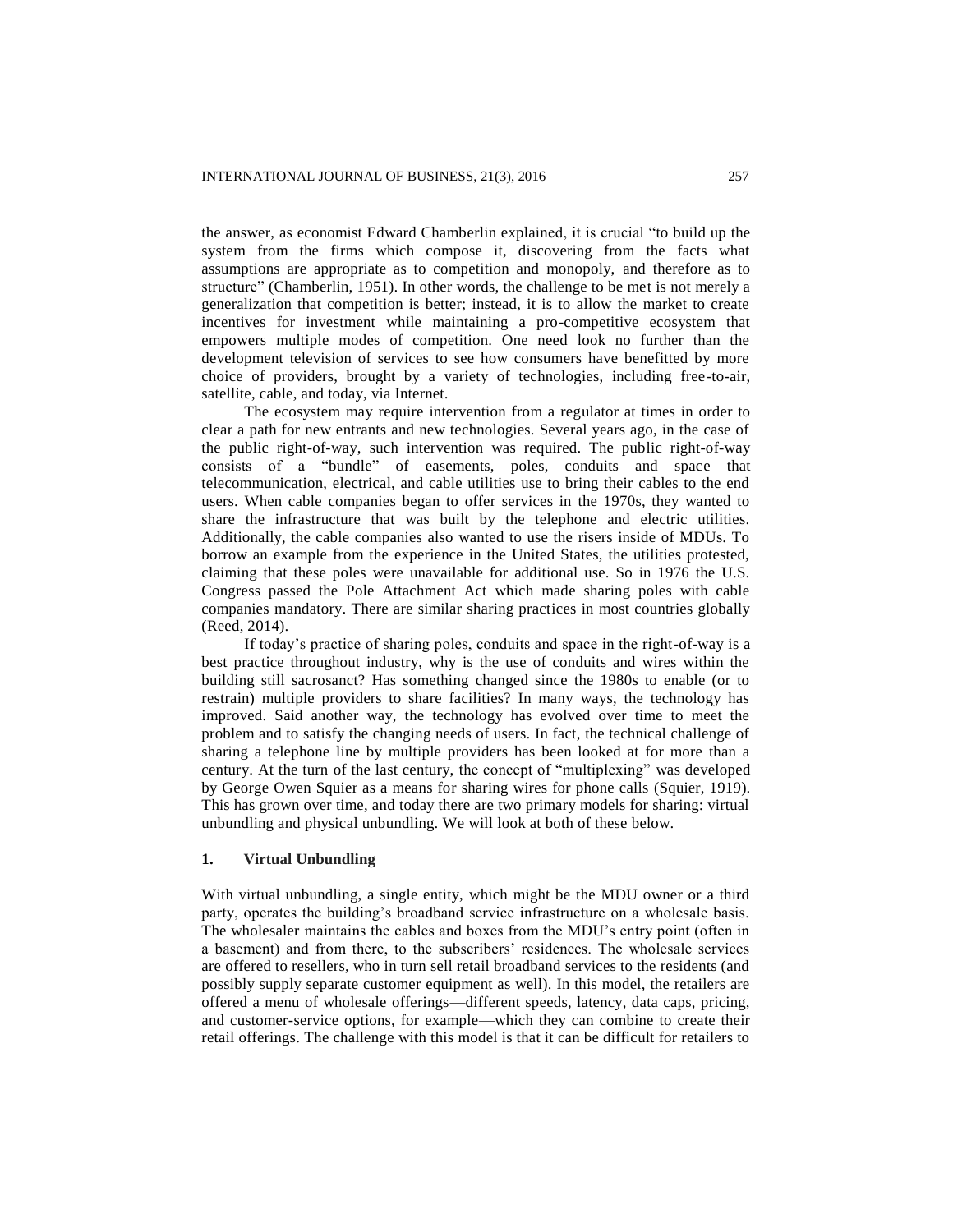differentiate their offerings since they are all reselling the same wholesale services. Retailers will generally choose to bundle additional services like voice and video to increase the attractiveness of their respective offerings.

The beauty of virtual unbundling lies in its simplicity and low investment requirements for new retail entrants. There are multiple ways to implement the "unbundling" aspect, which can happen at central offices, points of presence, or even in the basement of the MDU itself. In fact, on a macro level in Indonesia, virtual unbundling is the norm as many of the ISPs in Indonesia are, in fact, selling services from a wholesale provider. Most all type 1 scenarios are MDUs that are reselling wholesale services as the sole retail provider in the building. Indeed, the challenge of virtual unbundling at the MDU isn't free of technical challenges, but for the most part, this is a philosophical solution more than a technical one. In other words, if virtual unbundling primarily occurs closer to the core (rather than at the MDU itself) then there may be a tendency—and possibly even an economic incentive—for type 1 and type 2 exclusivity arrangements because a virtually unbundled operator can benefit from a captured market in just the same way as someone who owns and controls the physical connection to the user.

Accordingly, virtual unbundling is, itself, not a panacea, but it can be a crucial solution to the problem. If we think conceptually about the unbundling occurring at the MDU itself (rather than deeper in the network), the picture becomes much clearer. In essence, here's how it works. The wholesaler, the MDU (or a third party), installs broadband access equipment (a "multiplexer") in the building basement that aggregates the connections from each apartment, creating customer "ports" that can be leased to third parties. This is essentially a way of taking several separate wires and plugging them into a junction box with separate ports for each line. To revisit our hypothetical with Pak Donny, in the basement of his building, the wires to Pak Donny's apartment—which were installed at the time the building was constructed might be connected to Port A-1 on the access equipment and the line leading to the apartment of Pak Donny's neighbor would be connected to Port A-2. The wholesaler then offers the broadband access service on each port to retailers, who can compete to provide retail broadband to Pak Donny and his neighbors. Ports A-1 and A-2 might be resold by the same retailer or by different retailers. None of the retailers operate infrastructure in the building (with the possible exclusion of modem-routers in the subscribers' apartments, but even those could be provided by the wholesaler). The retailers have only service and billing relationships with their customers in this case, analogous to the common option of selecting a long-distance voice provider independently of one's local telephone company. The crucial point is that virtual unbundling means that there is no need for retail ISPs to deploy or change the MDU infrastructure, including installation of a new, separate line to the subscriber because the existing line can be used for that purpose.

As a technical aside, note that the realization of these customer ports depends on the particular access technology employed. If Ethernet lines connect apartments to the multiplexer, for example, the ports are indeed physical ports on an Ethernet switch. If a shared medium technology such as fiber optics is used in the building, there might not be a separate physical connection at the multiplexer for each subscriber. Instead, networking technologies such as wavelength division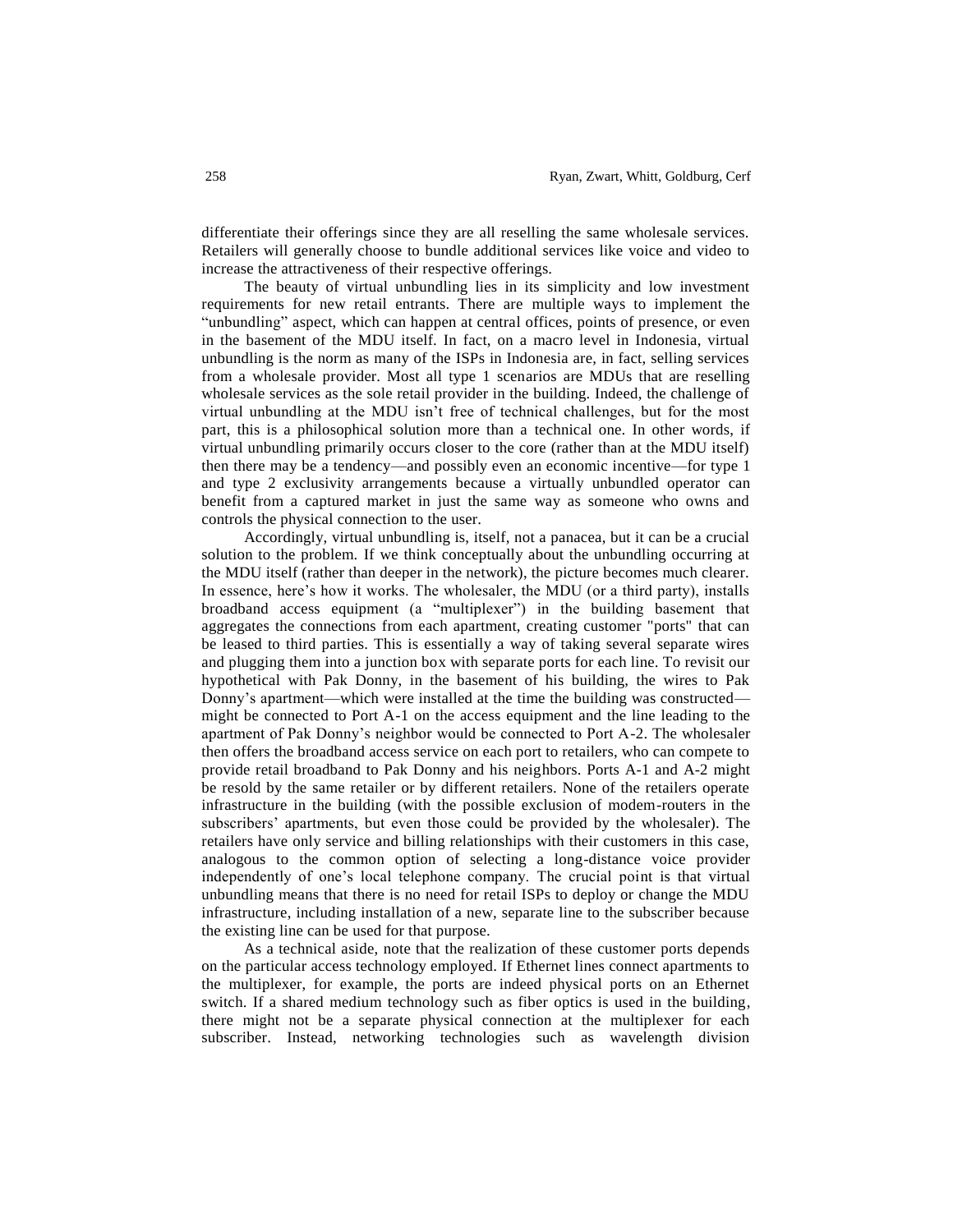multiplexing or virtual LANs (VLANs) are used to create virtual ports by segregating the traffic of different customers and retailers on the shared medium.

#### **2. Physical Unbundling**

The alternative to virtual unbundling is physical unbundling, where each of the broadband retailers operate their own infrastructure. For example, by connecting a fiber-fed multiplexer to the twisted copper voice pairs that typically run from a building's basement to each subscriber's residence, an ISP could offer the residents broadband at speeds from the high tens to hundreds of Megabits per second with advanced DSL technologies such as vectored VDSL or G.fast. Alternatively, in buildings with pre-installed Ethernet wiring, which is increasingly common in MDUs, a (different) fiber-fed multiplexer could be used to provide Gigagbit-persecond broadband to the MDU residents. When an existing wire or fiber exists between a central point in the building and each subscriber's residence, multiple ISPs are easily accommodated: the wire or fiber of each of the ISP's customers is connected to the ISP's respective multiplexer. Accommodating multiple ISPs is also possible with buildings wired for fiber or coaxial cable; the required infrastructure is only slightly more complicated. All that is required of the MDU owner is to provide physical access to the ISP and a modest amount of rack space where each of the service providers can install their equipment.

Returning to the example of Pak Donny, with virtual unbundling Pak Donny's retail ISP has no physical infrastructure in the building and provides Pak Donny's service by means of the wholesaler's equipment. In the case of physical unbundling, Pak Donny's retail ISP has its own broadband access equipment situated in the building (as do other ISPs serving customers in Pak Donny's MDU).

The facilities-based approach with physical unbundling requires more infrastructure and investment, but it gives the service providers more control over their destinies with less intervention from the MDU owner. It also can provide competition with different technologies, so that one company can offer fiber connectivity and another customer (who may not need the speed of fiber) could use DSL. However, one of the main drawbacks with physical unbundling in MDUs is that physical unbundling requires enough space in the internal conduits and tunnels to accommodate multiple connections. Internal space in MDUs is at a premium, so the option may not be practical in all cases, although it will increasingly be relevant in the future, when buildings are designed for connectivity. The designers of the majority of older buildings did not contemplate multiple wires for Internet connectivity; as such, virtual unbundling is the more likely solution.

#### **D. Cutting the Wire Altogether with Wireless Technologies**

Wireless options can help as well—but not all forms of wireless. In this context, it is critical to distinguish between mobile wireless (e.g., via a smartphone) from fixed wireless, where an ISP sells point-to-point service to a fixed location such as an MDU (potentially with multiple end-users at that fixed location). A mobile wireless provider is in the business of providing connectivity to individual customers on the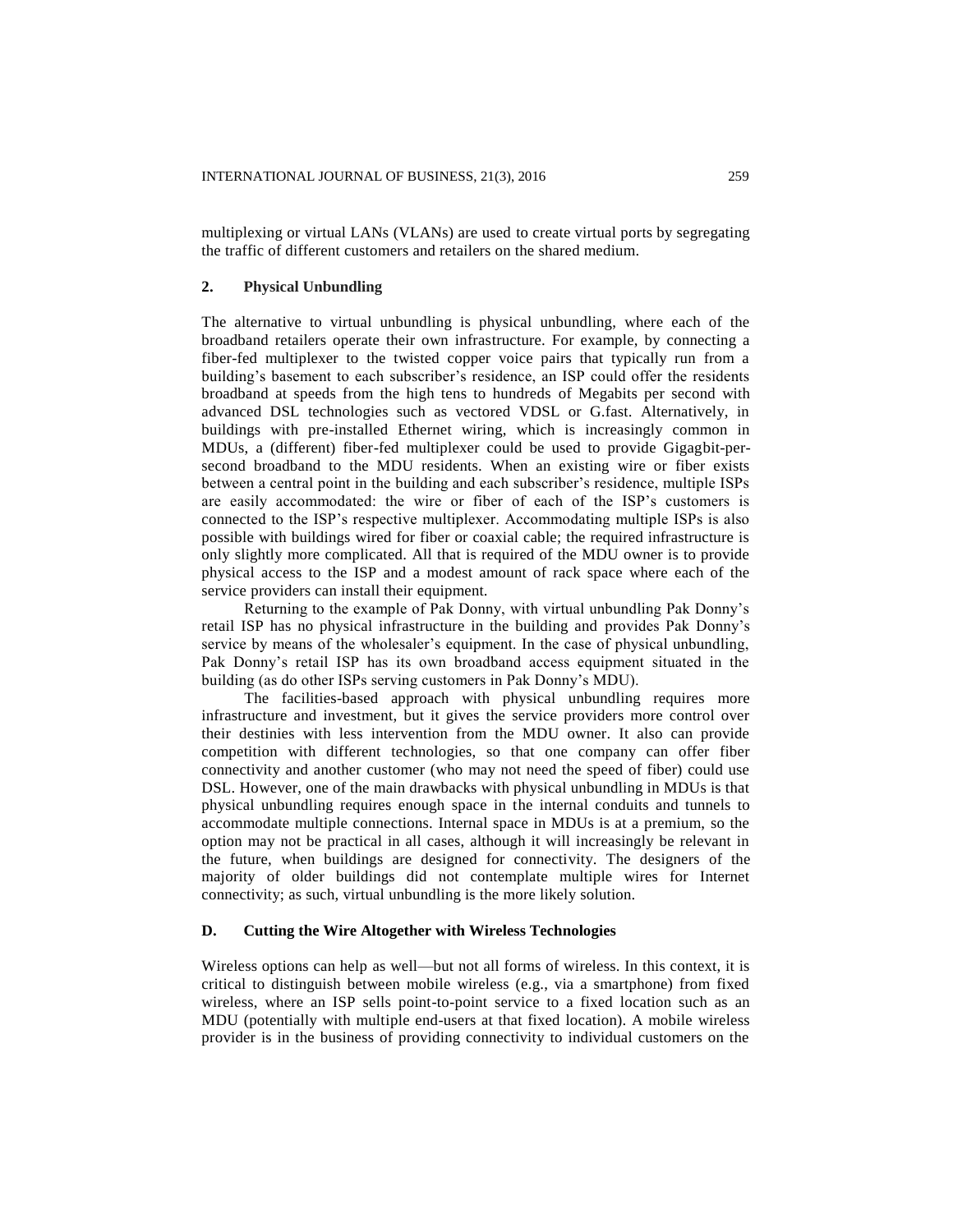go, on phones, and on the move. Consequently, the frequencies allocated for mobile applications are scarce and the demand for use of that spectrum can often yield periods of extreme congestion. By contrast, a Fixed Wireless Access (FWA) provider has a customer in one place that can site an antenna on the building—thus, it is fixed wireless—and thus provide connectivity to the residents from this antenna. For an MDU application, fixed wireless networks can be designed to be more robust and to carry greater aggregate traffic per-building than mobile systems (among other reasons, fixed wireless systems can leverage spectrum at higher frequencies, which is relatively uncrowded). Still, FWA installations of this kind require cooperation with the MDU owner so that facilities can be installed in common areas and then shared by all residents (e.g., via Ethernet from the FWA multiplexer to each subscriber's residence). Multiple FWA providers can be accommodated at an MDU in an analogous manner to accommodating multiple fixed-line providers.

#### **IV. MYTHS AND REALITIES ABOUT EXCLUSIVITY**

As we have previously stated, there are no global surveys on the status of the MDU exclusivity problem. The study carried out by the University of Indonesia has shown empirically that the problem exists and that it is significant, with more than 80% of Indonesian users unable to make any selection in their broadband provider (Pusakom, 2015). Since this is often one that is described anecdotally, we have observed that there are several myths in the anecdotes that mischaracterize the problem and the solution. In this section we look at what we believe to be the "top 10 myths" that we have heard in our interviews with colleagues on this topic.

**Myth 1:** In exclusive arrangements, residents get the best pricing because the MDU can make sure that the ISP performs.

**Reality:** Any profit-seeking firm will, per pure economic theory, seek to maximize their market share by use of means that exclude competition. The myth that monopolists act in the best interest of their customers has long been debunked in modern economic theory (Sweezy, 1972). History has shown that the natural monopoly theory has been shattered and pricing and customer service has improved; in the case of traditional telecommunications, consumers have seen an exponential drop in the price of calls and availability of services since the privatization and breakup of the PTTs. Borrowing from experience in the United States for illustration, in 2003 the Government Accountability Office completed a report that showed that the price of cable subscriptions declined 15 percent when another wireline competitor entered the market (GAO, 2003). Additionally, in the domestic U.S. cities where Google Fiber has launched its services, prices have plummeted, and although it is too early to tell what the competitive investment will be, at a minimum, competitors are claiming their intention to match the offering (Ladendorf, 2013). These responses are due to the presence of competition.

**Myth 2:** An MDU can negotiate the best quality of service for its tenants because of its negotiation power and therefore make sure that the fastest possible speeds are available.

**Reality:** The user of Internet services is not the MDU, but instead, the individual consumer. The MDU is, at best, an intermediary. Users have different needs: some are more sensitive to price than others, and some may require high speeds or low latency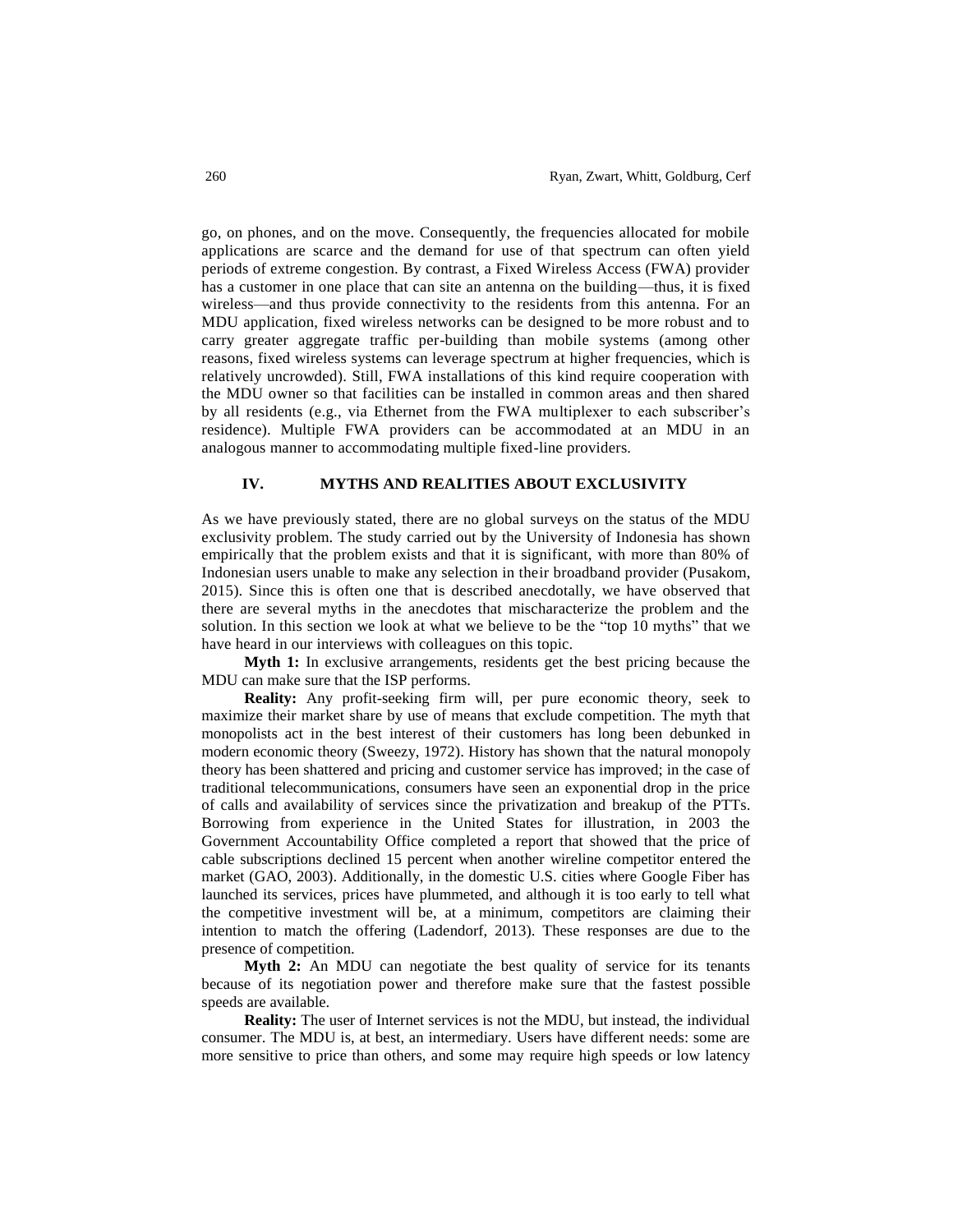for gaming, video conferencing or small business needs. With this variation in needs, it is a challenge for any single ISP to provide a product that is equally satisfying to all users. Once the MDU and the ISP are locked in an exclusive arrangement, there is a reduced incentive to upgrade the installation because there is no immediate threat of loss of the consumers. In many cases, particularly where the MDU owns the ISP, the MDUs are not tech firms, so they do not invest in R&D and may not even know how to operate the equipment properly. As such, the argument that the MDU is in a better position than the user to negotiate prices is tenuous at best.

**Myth 3:** Exclusive arrangements give a better customer experience because the MDU can negotiate certain service-level agreements for responsiveness that promises prompt attention to customer concerns.

**Reality:** Since the ISP has a captive market, even with contractual minima, there is no financial incentive for the ISP to be as responsive as possible. Service-level agreements and response times can be managed by contract, but if the user ultimately does not have the ability to "vote with their feet" and select another provider, then the incentives to honor the contract are attenuated.

**Myth 4:** The building's wiring will not allow more than one provider.

**Reality:** The "natural monopoly" theory is no longer true with modern facilitysharing technologies. To be sure, there is a necessary level of cooperation that is required among ISPs, although this problem has been shown to be addressable in the right-of-way and by the co-location of ISPs and other providers in Internet exchange points (Gerson, 2012). Also, unburdened by exclusivity, the FWA market can also augment services, to the extent that FWA providers can share conduit to reach the residents.

**Myth 5:** Residents can just use their wireless mobile connection.

**Reality:** It is true that mobile connections can solve some of the problems but are no substitutes for wired broadband (or for fixed wireless), particularly in urban areas, where wired connections are significantly more efficient for high data uses. Moreover, the cost of mobile wireless connections varies widely and depends on the limited availability of spectrum, which is constrained in most parts of the world. As a result, wired and wireless options should be thought of as complementary products, and in fact, many consumers already have subscriptions for wireless data in addition to wireline.

**Myth 6:** Residents can put up an antenna in their window to a wireless ISP (or Wireless Local Loop) that may perform better than a mobile wireless provider.

**Reality:** It is true that Fixed Wireless Access (FWA) can help, but here are several practical problems with line-of-sight connections. One of the most significant problems is that exclusive deals often extend to the rooftop of the building, thus removing the roof as an option to install antennas that can serve all residents. This takes the roof off the table but leaves residents with an option of putting up antennas in the windows of their apartments and this, in turn, depends on line-of-sight. Often only a few residents in a building may be able to have unobstructed views to place an antenna in their window to connect to a FWA provider. In this context there are powerful signals that may come from high-powered antennas, and these are best kept on rooftops (which are often prohibited because of the exclusivity arrangements). Although satellite television antennas are often mounted on balconies and aimed upwards, this is not the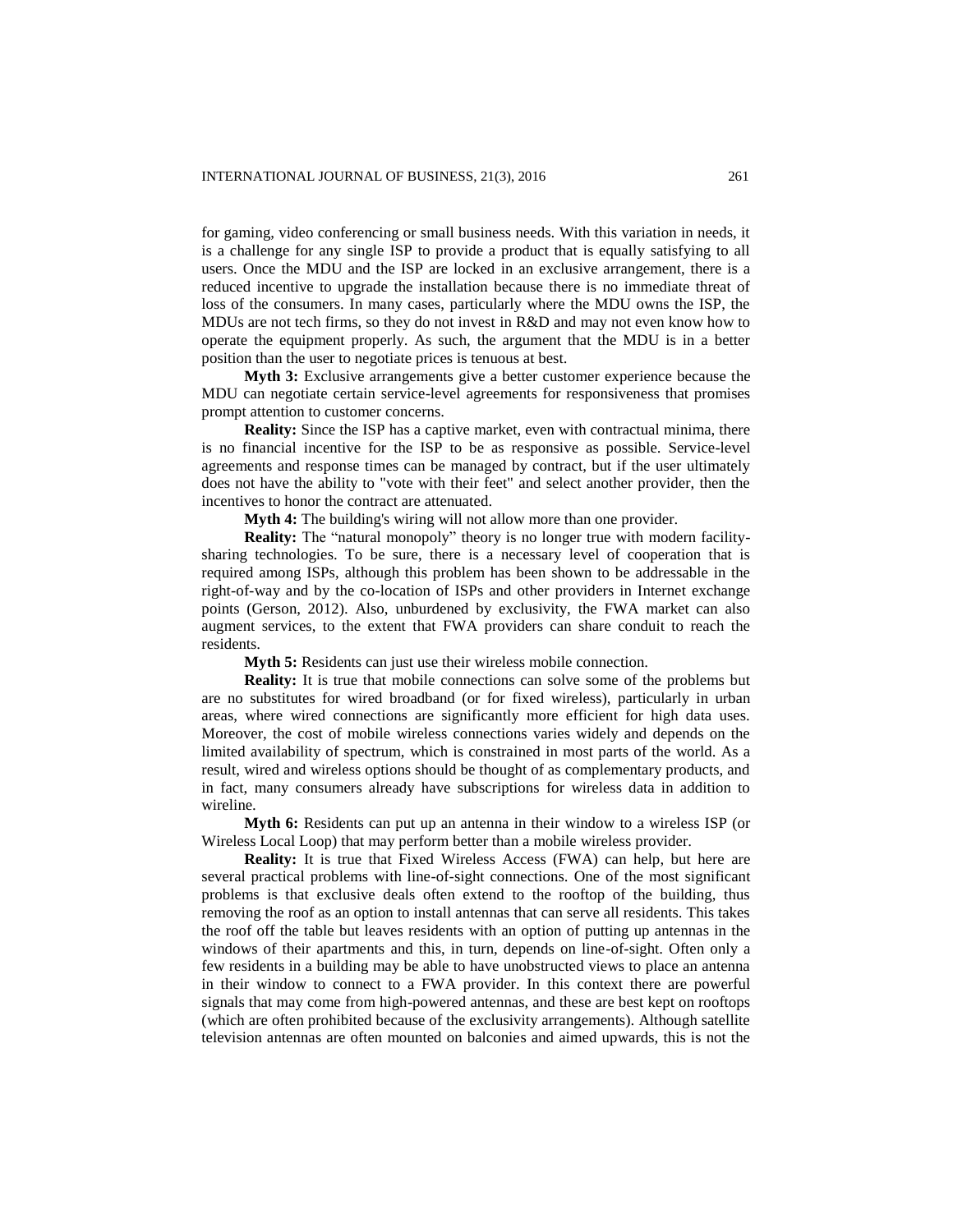case for FWA antennas, which typically perform best with line-of-sight to a terrestrial base station.

**Myth 7:** Residents want MDU owners to include Internet in a bulk-billing arrangement.

**Reality:** If residents want bulk-billing, this can still be offered with more than one option of service provider. This is how liberalization initially worked in the telecommunications market in the United States. The customer could not choose their local telephone company, but they could choose the long-distance provider. The longdistance provider would bill the customer through the local company. Also, if residents want bulk billing and exclusivity that goes with it, there should be a regular vote by the residents (e.g., every year) to validate that the majority of residents are getting the best deal available on the market. Even if this leaves a minority of residents unhappy about lack of choice, they can at least participate in the process.

**Myth 8:** Many MDUs and ISPs do not enter into written exclusivity arrangements, and if there is no written contract that makes the arrangement exclusive, then there is no exclusivity problem.

**Reality:** Exclusive arrangements do not need to be written in order to be real. Many deals are done through informal in-kind arrangements, such as a promise by the ISP to remodel a common area in exchange for an unwritten exclusivity arrangement. This is also similar behavior that has been established to exist in the context of mobile operators: an example of a non-problematic, but often unwritten promise might be for the mobile provider to provide landscaping in common areas (or other improvements) in exchange for the right to install antennas on the building. Although problematic practices could more easily be established and addressed by producing evidence of the contracts, it is the perception of users that is more important than the existence of contracts. If the user does not believe that they have choice, e.g., because the manager has told him that they do not, then the users are unlikely to make competitive choices in the market.

**Myth 9:** If we allow a second ISP to serve the building, then we will be buried with ISPs and we cannot accommodate everybody.

**Reality:** In most markets there are only a handful of ISPs. Even then, reasonable limits can ensure competition. For example, awarding rights to three ISPs and/or opening up for bid and renewal periodically.

**Myth 10:** There is no evidence that ISPs will provide services unless they have the incentive of exclusivity to recoup their investment.

**Reality:** It is true that ISPs must incur a cost related to the installation of their equipment, and these ISPs have a right to recover that investment. However, there are ways to provide the opportunity to recover the investment by implementing a system that provides a cost-based "buy in" from competitive carriers that allows them to serve customers while offering the incumbent ISP the recovery of their investment.

## **V. SHARING PRACTICES IN OTHER PARTS OF THE WORLD**

The liberalization of global telecom markets has been a long slog. However, since the 1990s most countries in the world have broken up the monolithic and state-run postal, telephone and telegraph services (PTTs). One of the first things that was liberalized was access to passive infrastructure, for example, the Pole Attachment Act that was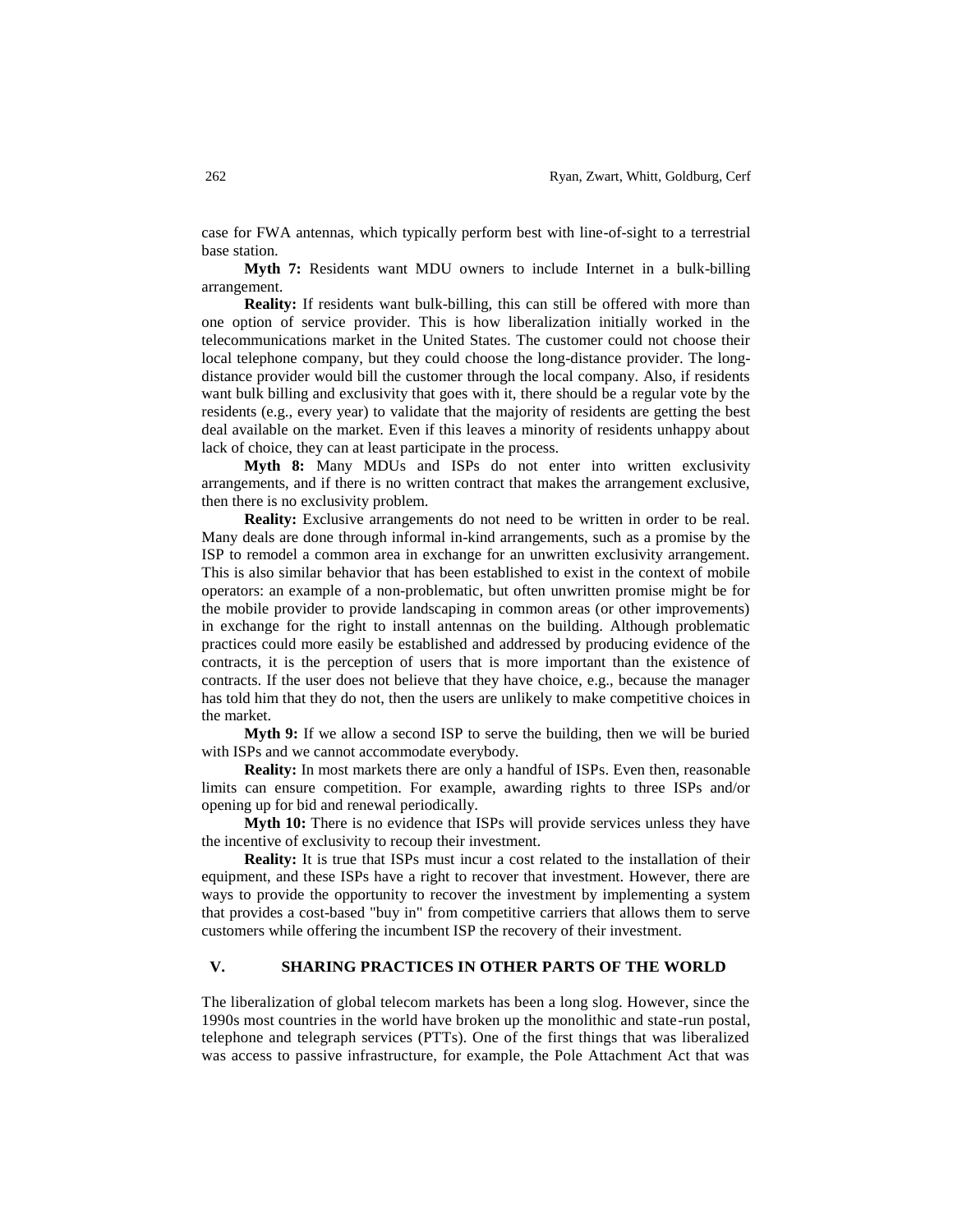passed in 1976 in the United States so that cable companies could share the infrastructure used by telephone and electricity companies. In recent years, regulations that open up the sharing of infrastructure within MDUs have advanced. In this section we look at some of the practices to address this concern in Ecuador, France, Europe, and the United States. We selected these areas because of familiarity that we have with the work. Our focus on rules in these markets is not intended to be a full survey of the ways that authorities are addressing the problem but it provides some insight.

#### **A. Ecuador**

In the case of Ecuador, there is not a specific regulation governing the installation of internal networks in real estate, but there are general regulations regarding the installation and operation of the networks and the limitations of restrictive clauses.

The Regulation on Access and Sharing of Physical Infrastructure (Reglamento sobre el Acceso y Uso Compartido de Infraestructura Física) was passed in 2009 and is intended to regulate cases where it is not possible to build other physical infrastructure for the provision of telecommunications services. The reasons may be varied, including technical, legal, environmental, or urban. In such cases, the owner of the infrastructure is obliged to allow sharing to third party operators. If the provider cannot gain shared use of resources, the Regulation allows the authority to hear the case and issue a binding decree. as for infrastructure sharing agreements, Article 13 of the regulation states specifically that access agreements may not include exclusivity clauses or other restrictions on the sharing of physical infrastructure if another operator so requests it.

Ecuador provides other sources of protection for consumers as well in this regard. One source is the Organic Law on Control of Market Power, which prohibits behaviors that undermine free competition. This law states that there is no single bright-line rule that establishes exclusivity in the deployment of telecommunications networks. Instead, there is a rule of reason that regulators use in order to see if there is a restrictive or exclusive effect on competition. Another example is the Regulation for Subscribers and Customers-Users of Telecommunications Services and Value Added Services. In this regulation, at Article 14, paragraph 14.1 there is a provision that declares that users have the right to choose freely the service provider and accessible without discrimination under the applicable law.

#### **B. France**

In Europe, in spite of the harmonized market brought by the European Union, the issue of MDU exclusivity has not been addressed at the European level in Brussels but rather by national authorities. In France, Article 109 of the French Law for Economic Modernisation (now, article L. 34-8-3 of the Electronic communications Code) defined in 2008 the last meters cabling as a monopoly with an obligation to the first operator to rent this cabling to its competitors. ARCEP defined this "mutualisation point" as 1 per building for buildings above 12 apartments and is proposing 1 per set of over 300 dwellings otherwise (ARCEP, 2008). ARCEP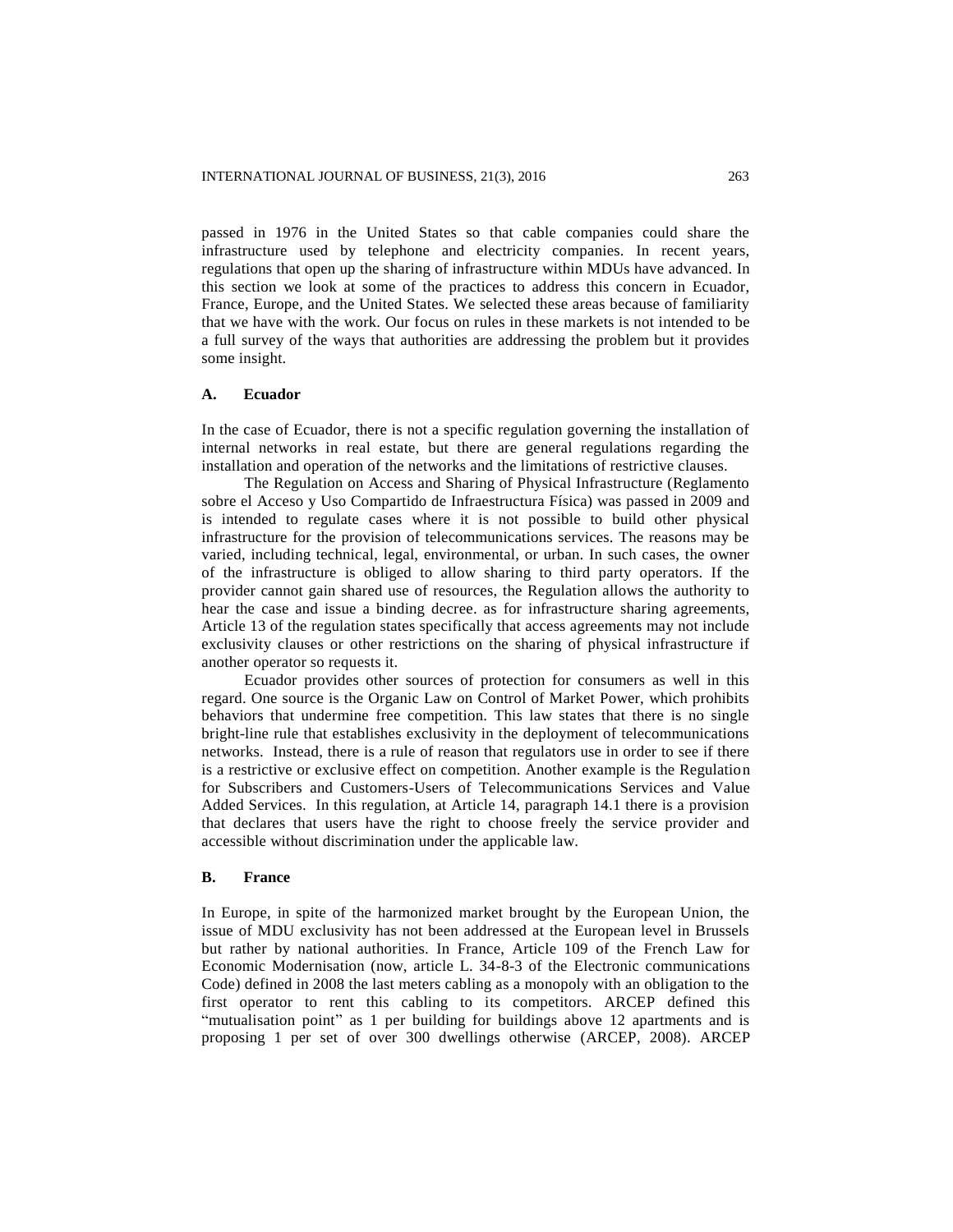recommendations to implement this measure that makes exclusivity difficult, because under Article L. 34-8-3 "access is to be provided under transparent and nondiscriminatory conditions from a point located outside the limits of the private property, and which allows third-party operators to connect to it, under reasonable economic, technical and access conditions. Any refusal to provide this access must be justified."

The French system sets out a clear distinction between the provider of the infrastructure layer ("opérateur d'immeuble") and the provider of the service layer ("opérateur commercial"). ARCEP further clarified the rules in place by issuing a Guide specific to fibre deployment in MDUs in 2011 as well as a standard terms and conditions (ARCEP, 2011) Finally, the French government updated the rules in 2014 via Order 2014-329 relating the digital economy within the framework of Article 1 of the Law 2014-1, and this enables the government to simplify and secure decisions in certain ways. For example, the Order replaces certain provisions of the general ICT law ("code des postes et des communications électroniques") and in Article 5 the indoor installations of fiber to the home networks are addressed. The law details the building (co)owner(s) and the operator's respective responsibilities, and it expands the field of application for connection procedures to all types of shared residential premises, buildings or subdivisions.

## **C. Germany**

Currently, there is an important test case in Germany involving Liberty Global's acquisition of regional cable network operator KBW which serves customers in the State of Baden Wurttemberg. In this case, Liberty Global notified the EU Commission of the merger in 2011, and the EC referred the case to the German competition authority. According to an EU press release at the time, "The Commission found that the proposed transaction may significantly affect competition in the market for the provision of free TV services to housing associations, where contracts with tenants are negotiated collectively, a big market in Germany" (European Commission, 2011). The proposed transaction would reduce the number of regional cable operators, who deliver basic cable TV services to apartment blocks or MDUs, from three to two in Germany.

The German competition authority—the Bundeskartellamt—eventually cleared the deal after Liberty Global agreed to open up bids for contracts with Germany's housing associations and to remove encryption from digital television services, finding that "[w]ith the obligation to open up large long term contracts with the housing industry and give up further contractual rights as well as the basic encryption of digital free TV programs, the negative effects of the merger are compensated." The Bundeskartellamt added: "The abolition of exclusivity and ownership clauses will ensure legal certainty." The Bundeskartellamt noted that the duration of contracts would come under closer scrutiny and stated that a contract term of 10 years may be an infringement of EU and German competition laws. It views the Liberty Global merger "as a test case that could set a precedent for almost all market participants."

At this point, resolution of this question is still open. In 2013 a state court in Dusseldorf blocked the deal following a challenge from Deutsche Telekom which claimed that the remedies were too lenient. Liberty Global is appealing to the German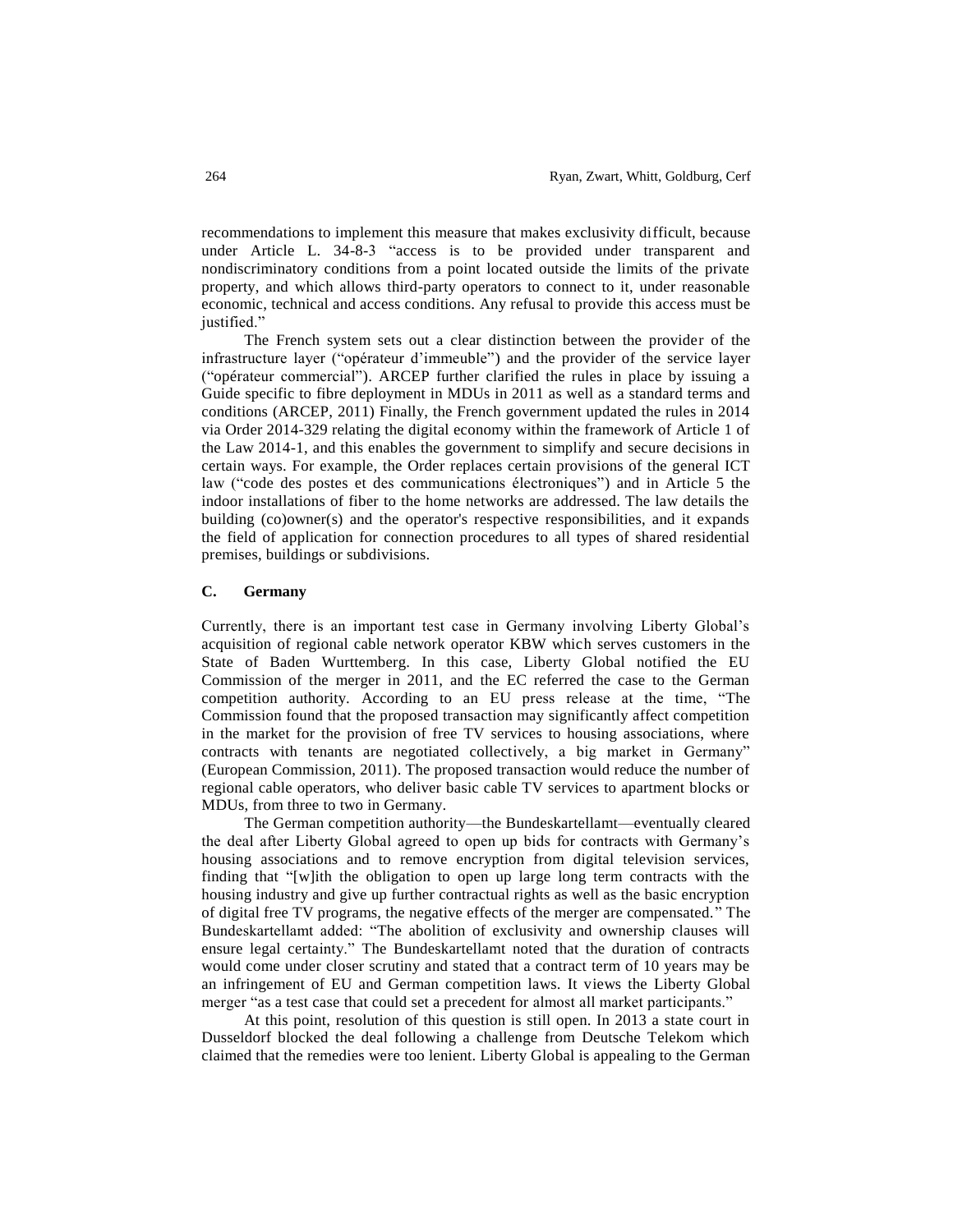Federal Supreme Court. According to a senior Liberty Global official, the exclusive dealings with housing associations have "been at the center of the merger clearance." If the number of regional operators is reduced from three to two, there would be an impact on the multi-dwelling unit market, according to the Dusseldorf court. In Germany, where the housing market is based on rentals, housing associations are in a powerful position when it comes to choosing a broadband provider and in deciding what technologies to install in their buildings. Most of Liberty Global's service agreements with housing associations have multi-year terms, and the stakes are high because many of Germany's large property conglomerates own thousands of properties. With the KBW transaction, Liberty Global agreed to grant early termination rights on certain agreements that they have with the largest housing associations.

## **D. USA**

The FCC found that about 30 percent of Americans live in multi-tenant dwellings and there were many exclusive arrangements. Cable rates were found to be 17 percent lower in markets where wired, non-satellite competition was present. Seventeen U.S. states restricted exclusive arrangements via the Attorney General's office or similar (including New York, Illinois, Massachusetts, Florida, and Pennsylvania). Still, the FCC thought that it should take national action, and it did so by banning cable companies from entering into exclusive contracts. (FCC, 2007). However, the FCC later looked at the topic again in the context of bulk billing arrangements and exclusive marketing deals and concluded those arrangements are permissible. (FCC, 2010).

#### **VI. CONCLUSION AND RECOMMENDATIONS**

While the astounding growth of the Internet is reaching a saturation point in many parts of the world, many consumers in those regions remain underserved. Here we have proposed a hypothetical, non-technical scenario in Jakarta where an MDU owner and a local grocery store have entered into an exclusive arrangement to restrict the ability of the residents to purchase soda from anyplace other than the Downtown Store. Even though one can draw distinctions between soda and Internet services, the hypothetical helps establish how nonsensical the restraint on trade can be. At a minimum, the hypothetical represents the kind of restrictions that do, in fact, exist when it comes to the purchase of broadband in Jakarta and many other places in the world. Many MDUs around the world regularly enter into exclusive arrangements (many of which are unwritten agreements) with a single Internet Service Provider, leaving consumers with no practical availability of choice for high-speed broadband connections.

How should the global community respond to the exclusivity problem? First and foremost, all participants in the ecosystem should recognize that exclusivity is a concern, and the restrictions for access to Internet service in MDUs that exist today are similar to the kinds of restrictions that were found impermissible four decades ago in the public right-of-way. On some level, a policy statement by the appropriate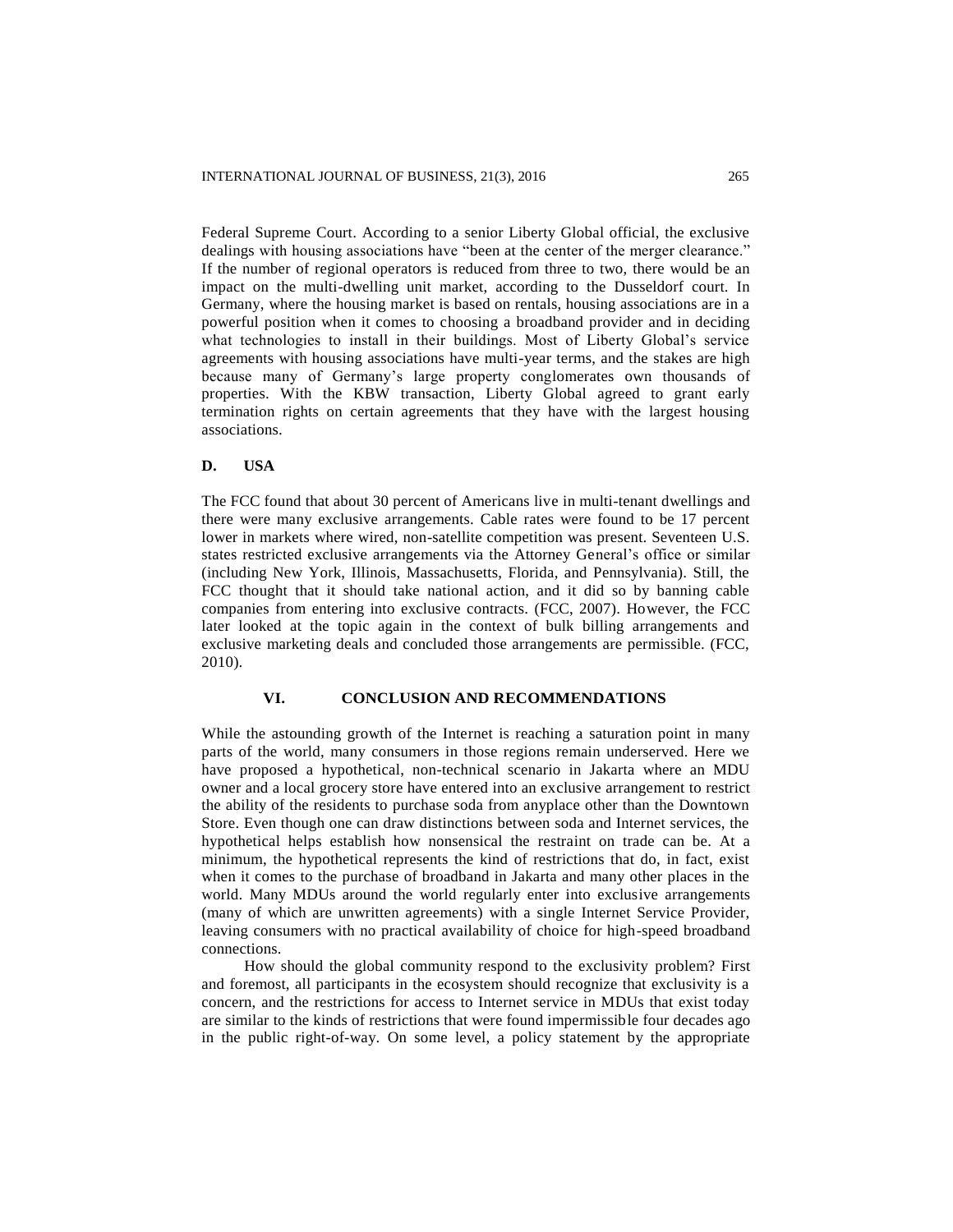government agency that type 1 and type 2 exclusivity arrangements are not allowed might be enough to help change the market. This lack of competition at the "last few meters" means that ISPs do not have appropriate incentives to make ongoing investments to increase service while providing competitive pricing for the services. Although mobile services may help relieve this problem in the future, we do not believe that mobile provides a viable alternative to the high-speed needs that exist in dense urban environments (Reed, 2014).

At the same time, there is an acute need to address what incentives MDUs can provide to ISPs to invest in their buildings and wire them for speed. Accordingly, we propose a co-regulatory approach to the problem, starting with a set of simple principles that could be enforced by a local regulator. In this sense, we view the proposal as a "co-regulatory" one since the regulation would only come in if there is a violation. Our proposal is as follows:

 **Transparency in contracting.** Any MDU that enters into contracts of any kind with an ISP (including bulk billing arrangements) should commit to transparently publishing the agreement and making it available to any residents in the MDU. This transparency will enable residents to understand what restrictions there may be on the choices that they have for broadband before they move into the MDU.

 **Transparency in investment and buy-in formula.** An ISP (or an MDU) may invest in the upgrade of internal wiring to provide the Internet to the residents, and it is reasonable to expect a return on this investment. We propose that the costs for the wiring be published and clear, just as they are already on the books of ISPs when they record and amortize the assets. The investment cost, if public, provides a basis for the development of reasonable cost-based recovery that could take the form of a "buy in" from competitors. This proposal would put MDUs on equal footing with the model that has been proven in the public right-of-way for the use of poles, conduits, and trenches. Thus, a new entrant could buy into the installation at any time based on a cost-recovery model.

 **Exclusive arrangements must be limited in time (e.g., one year with only one renewal).** We do not assert that exclusive arrangements should be prohibited across the board, but we believe that they should be limited in time to no more than one year in duration with, at most, one (1) additional one-year option. The principle here is to provide a limited (but reasonable) incentive to the private sector to invest in MDUs, but to cap the exclusivity to one year in many cases, and two years at most. This recommendation of one year (with one renewal) is not based on any particular formula, but instead it is a proposal to place some limits on the amount of time that a single provider can exclusively serve a building.

We believe that the proposal above will help address the problems with existing buildings, particularly if coupled with a co-regulatory way to enforce the model—for example, if the government provides a mechanism for quickly hearing and ruling on controversies. For new buildings, and for consumer benefit, we have two final recommendations:

 **Include duct-sharing and internal infrastructure in permitting reviews**. For the future, new development projects could warrant a unique, separate set of recommendations. Cities often impose certain public-minded conditions on developers (minimum parking requirements, green space, etc.). Plans for new buildings that are being designed and built today (and in the future) should be built for sharing and to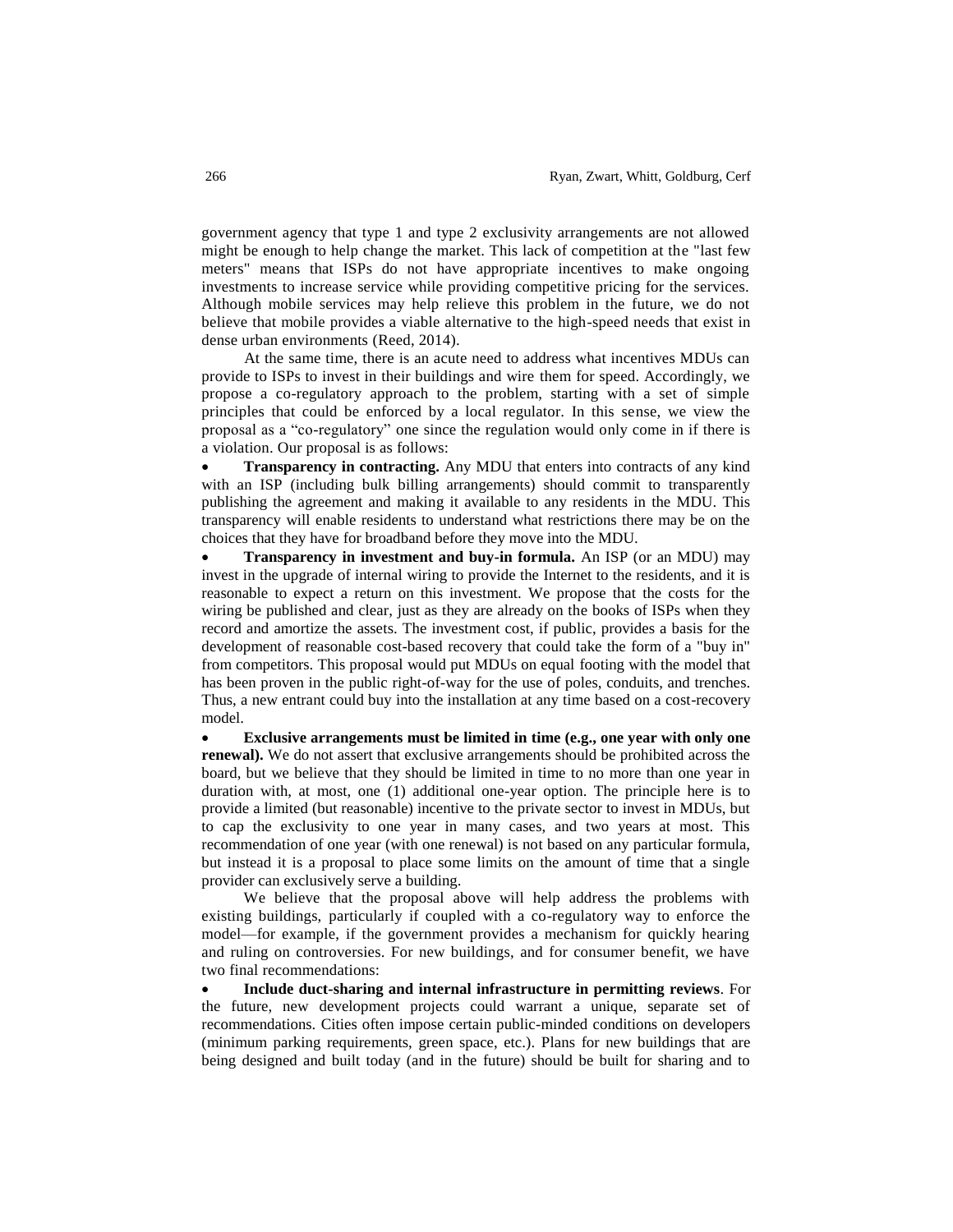assume that more than one provider will have access to the conduits and chases. Also, design requirements that anticipate the interconnection locations and provide for access to companies to install equipment should be part of the permit review and approval process for MDUs.

 **Government should publish a consumer guide.** Most of the discussion about this topic is technical and users get lost quickly. Like our Pak Donny example, they don't know where to turn for help. The government regulatory authority or consumerprotection authority should publish a brochure that's accessible to users about how they can exercise choice. The French provide a good example of this (ARCEP, 2011).

There are many details that have yet to be defined, but we believe that these measures could be implemented in a way that provides relief if there is a breach. Along these lines, we suggest the model in Ecuador is worth further review and discussion, because it arose from a dynamic market in Latin America and provides a rule of reason for resolving the dispute. Under the Ecuadorian rules, if an ISP cannot gain shared use of resources, the regulation allows the authority to hear the case and issue a binding decree. This would allow market forces to handle access arrangements and provide a mechanism to hear and review the matter by a binding procedure.

Over the next few years, we hope that the discussion will continue to develop on best practices to adopt, as well as those to avoid, for the development of broadband and the critical infrastructure for the Internet. The nuances to the different kinds of models are crucial to debate among stakeholders.

#### **REFERENCES**

- ARCEP, 2008, Autorité de Régulation des Communications électroniques et des Postes, Recommendations on the implementation of last drop sharing of the last part on optical fibre networks.
- ARCEP, 2011a, Convention type d'installation, de gestion, d'entretien et de remplacement de lignes de communications électroniques à très haut débit en fibre optique, Convention conclue dans le cadre de l'article L. 33-6 du CPCE.
- ARCEP, 2011b, Publication and handout for building owners, La fibre optique arrive chez vous, ARCEP May 2011.
- Chamberlin, E., 1933, *The Theory of Monopolistic Competition: A Re-orientation of the Theory of Value*. Harvard University Press*,* 8th ed.
- Chamberlin, E., 1951, "Monopolistic Competition Revisited." *Economic*a, 18 (72), 343- 362.
- Colliers International, 2014, *Jakarta Property Management Report,* 4th Quarter.
- DiLorenzo, T.J., 1996, "The Myth of Natural Monopoly." *The Review of Austrian Economics*, 9(2), 43.
- European Commission, 2011, "Mergers: Commission Refers Liberty Global Planned Acquisition of German Cable Company KBW to German Competition Authority," *Press Release*, June 17, 2012.
- FCC, 2007, "Federal Communications Commission, Exclusive Service Contracts for Provision of Video Services in Multiple Dwelling Units & Other Real Estate